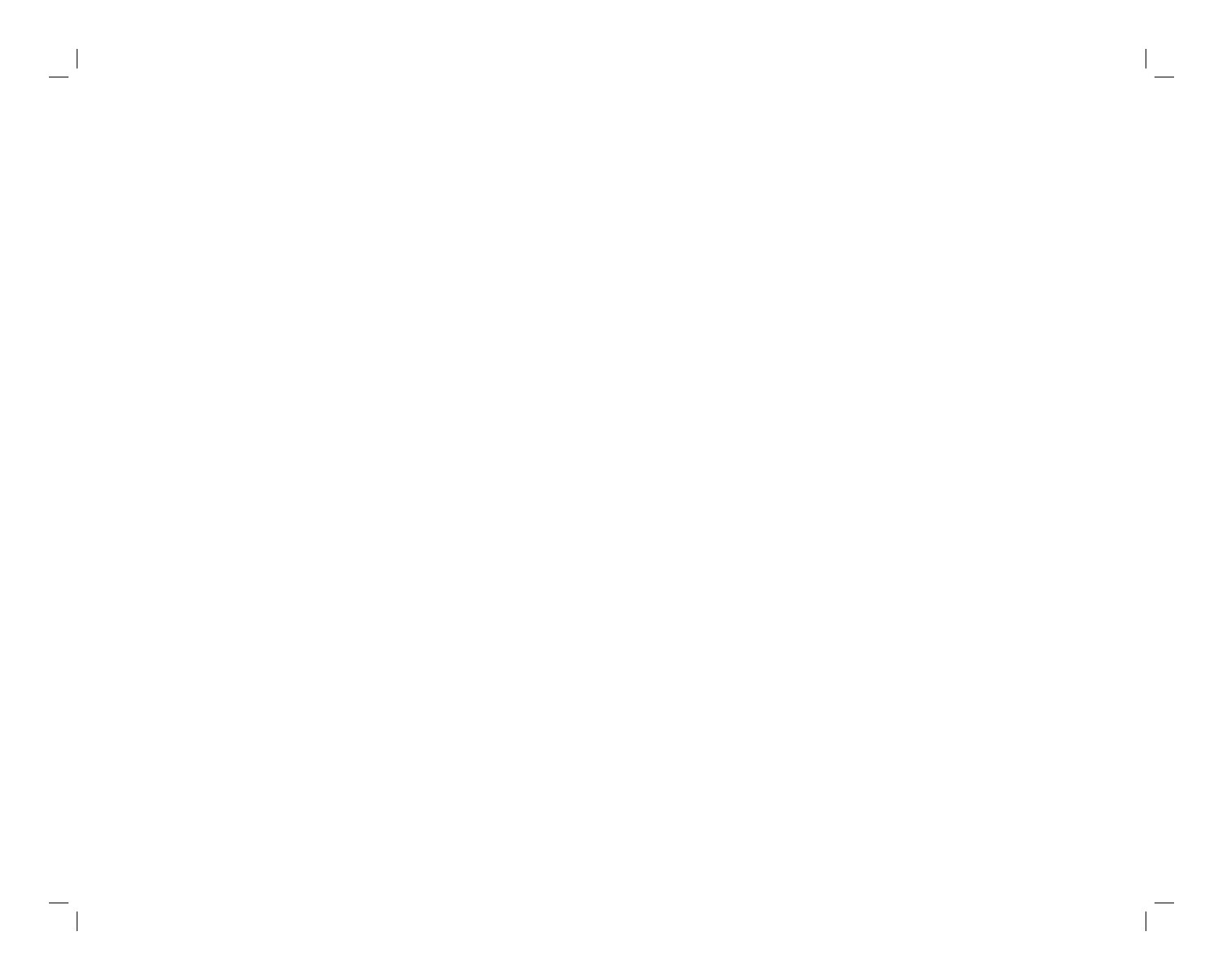## Introduction

This small sample of liturgies is but a taste of the work that is being done in Native communities throughout the Episcopal Church. In preparation for the  $76<sup>th</sup>$  General Convention of the Episcopal Church the Executive Council's Committee on Indigenous Ministry brought together this work in anticipation of the publication of a larger collection of liturgies in the coming years.

As a past member of ECCIM, I was asked to continue the work we began during my term. I think it is especially appropriate for us to present this work to you this year. With the Ubuntu theme of General Convention, the translation that "I am because you are<sup>1</sup>" seems especially appropriate in connection with this work.

We are fully committed to this work and continue to shape our response to the needs of Native American/Alaska Native/Native Hawaiian people throughout the church. We hope you will receive this work with the same enthusiasm in which it has been prepared. Each author and individual demonstrates the diversity of the communities we serve and therefore, liturgies reflecting the same.

The following is a portion of the statement produced by ECCIM following the  $75<sup>th</sup>$  General Convention. I hope this will also inform you of our process.

*Committee for Liturgy and Liturgical Events The goals for the remainder of the decade of Remembrance, Recognition and Reconciliation are the following:* 

- *Implement initiatives that are directed to ensuring that Native Americans are full and equal partners in the Church's mission and ministry,*
- *Insuring that Native Americans are welcomed into every congregation,*

 $\overline{a}$ <sup>1</sup> Battle, Michael. Ubuntu: I in you and you in me. New York: Seabury Book, 2009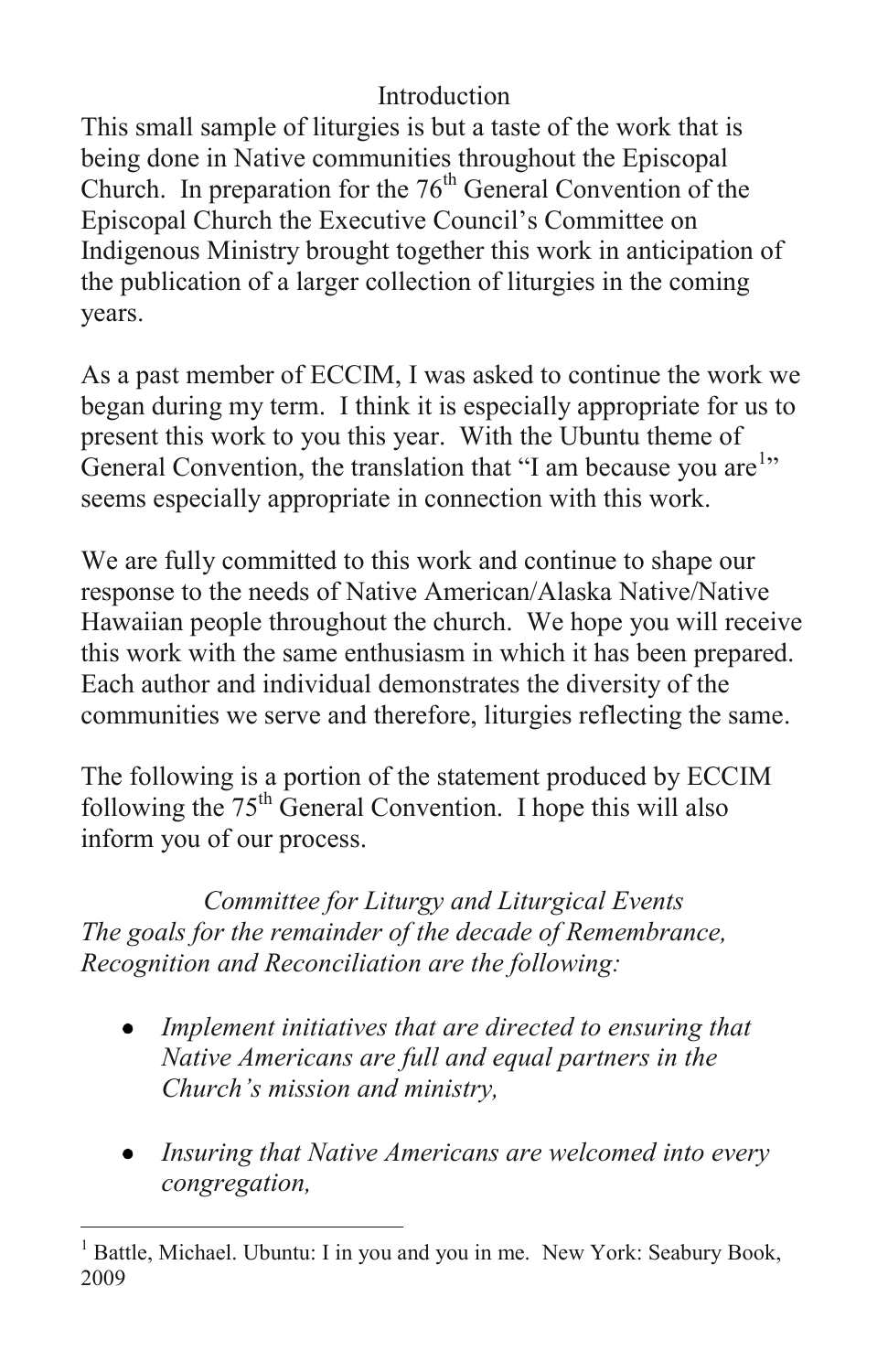*Provide leadership training and evangelism programs for Native youth and young adults (both urban and rural) with the focus of doubling our baptized membership by the year 2020.* 

*The main focus of this committee has been to develop ways in which our goals could be reached through liturgy and liturgical leadership. The committee appointed for this work includes Malcolm Nea Chun, The Rev Coke Smith, The Rev. Debbie Royals as representatives of the Episcopal Council on Indigenous Ministry and other leaders from the Native community. Our focus is evangelism, recruitment and equipping leaders, strengthening congregational life and developing prayer and spirituality. We are of a mind to offer the following strategies.* 

## *Strengthening Congregational Life*

*Share, Remake and Renew by* 

- *Producing an updated copy of the Anthology of Native American worship to be released at the 2007 celebration*
- *Develop curriculum using Groundwork and Authority of Generations and distribute to all congregations where Native ministry is present and more importantly in urban areas where Native Americans are not present. Make it available on the web site as a link for Congregational Development.*
- *Publish the thesis work (resource for Native Ministry) prepared by The Rev. Debbie Royals.*
- *Schedule at least one training for liturgical leadership and renewal in each Province with a focus on inculturated liturgy. Invite leaders from each of these areas to share their experiences with liturgy. These trainings will be scheduled during 2006 and we will draw from these trainings to compile a resource for planning inculturated liturgies.* 
	- *a. The training should include presentation of Episcopal liturgical theology (what is necessary*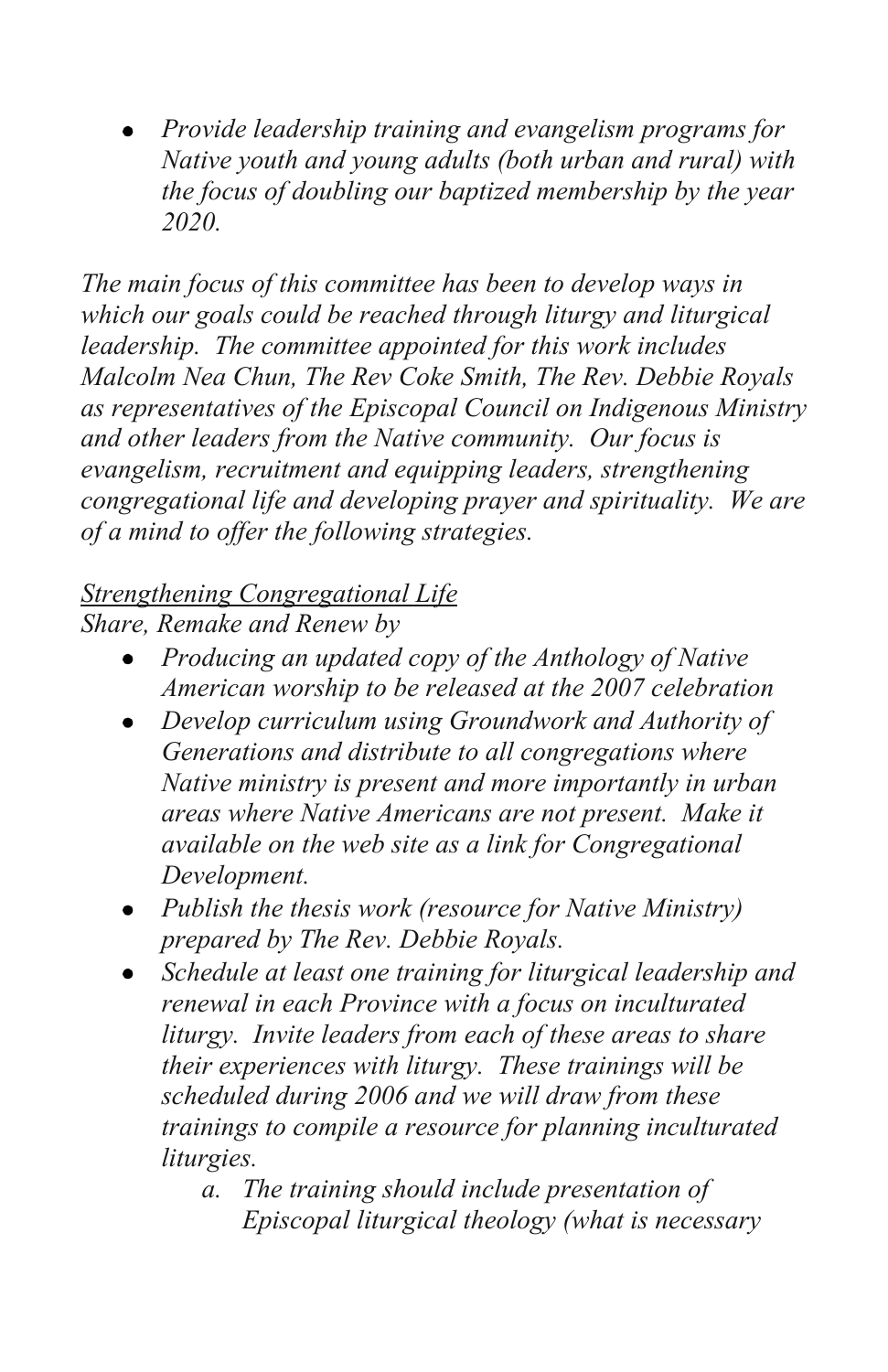*and what is open for development according to the rubrics)* 

- *b. Music*
- *c. Symbolic action and symbols*
- *d. Developing Rites specific to the community*
- *e. Artistic liturgical expressions-for instanceiconography and windows*

### *Prayer and Spiritual Development*

- *Design rites for youth who are beginning/completing school stages*
- *Honor rites that are unique to communities-provide leadership and advice to communities struggling with these issues.*
- *Develop specific rites for honoring Oakerhater and Enmahgabowh*
- *Develop Rogation Service-work with Liturgy & Music*
- *Develop a link on the web site to either listen to GBD daily on the Diocese of Alaska web site or publicize it in all communities so they know it is available.*
- *Redesign the Covenant from 1997, make it available to every congregation, include it in a packet sent out from the National Church encouraging congregations to use it.*
- *Work with The Rev. Howard Anderson to develop a Center for Native Spirituality through the College of Preachers*

As the organizer for this project, I am deeply honored to have an opportunity to work with such diversity and giftedness evident in the contributors included in this sample and beyond. This collection is limited to only a few of those who are doing the work. As we engage the Gospel, we do so with our authentic voices, in prayer and liturgy, living with integrity as Native American/Alaska Native/ Native Hawaiian Episcopalians.

> Lios emak weye Rev Debbie Royals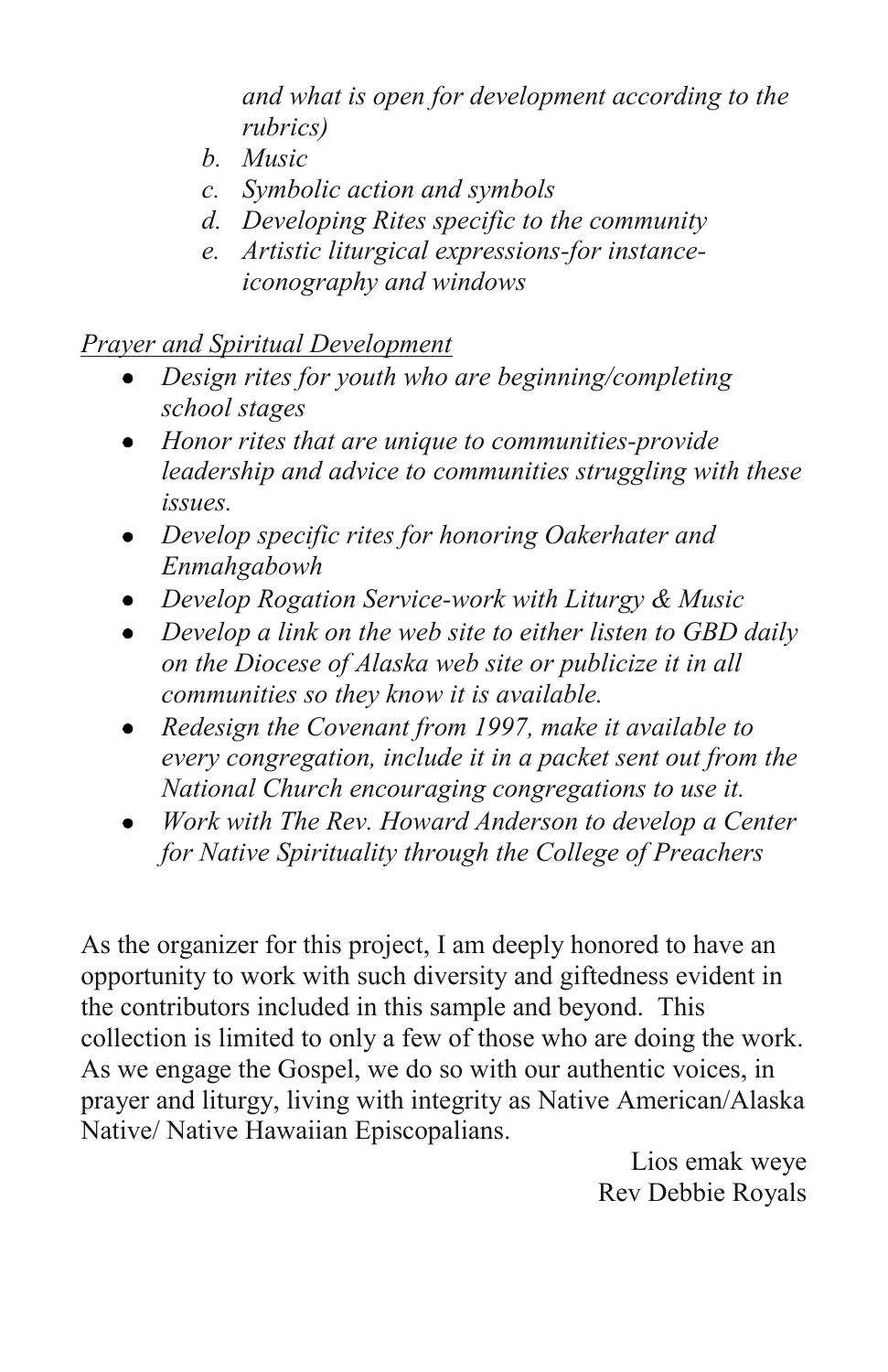*The circle represents God and the universe*

*The cross represents Christ's love and sacrifice*

*The feathers represent creations of God: Man Animals of Water Birds of Sky Animals of Land Fruits and Wild Vegetables*

*If you have a hold of Christ in spirit and in truth, be in harmony with all.*



**ELLAM YUA WORSHIP SERVICE**  Prepared by The Rev David Blanchett Episcopal Diocese of Alaska

Call to Worship

Words of Assurance and Promises of Pardon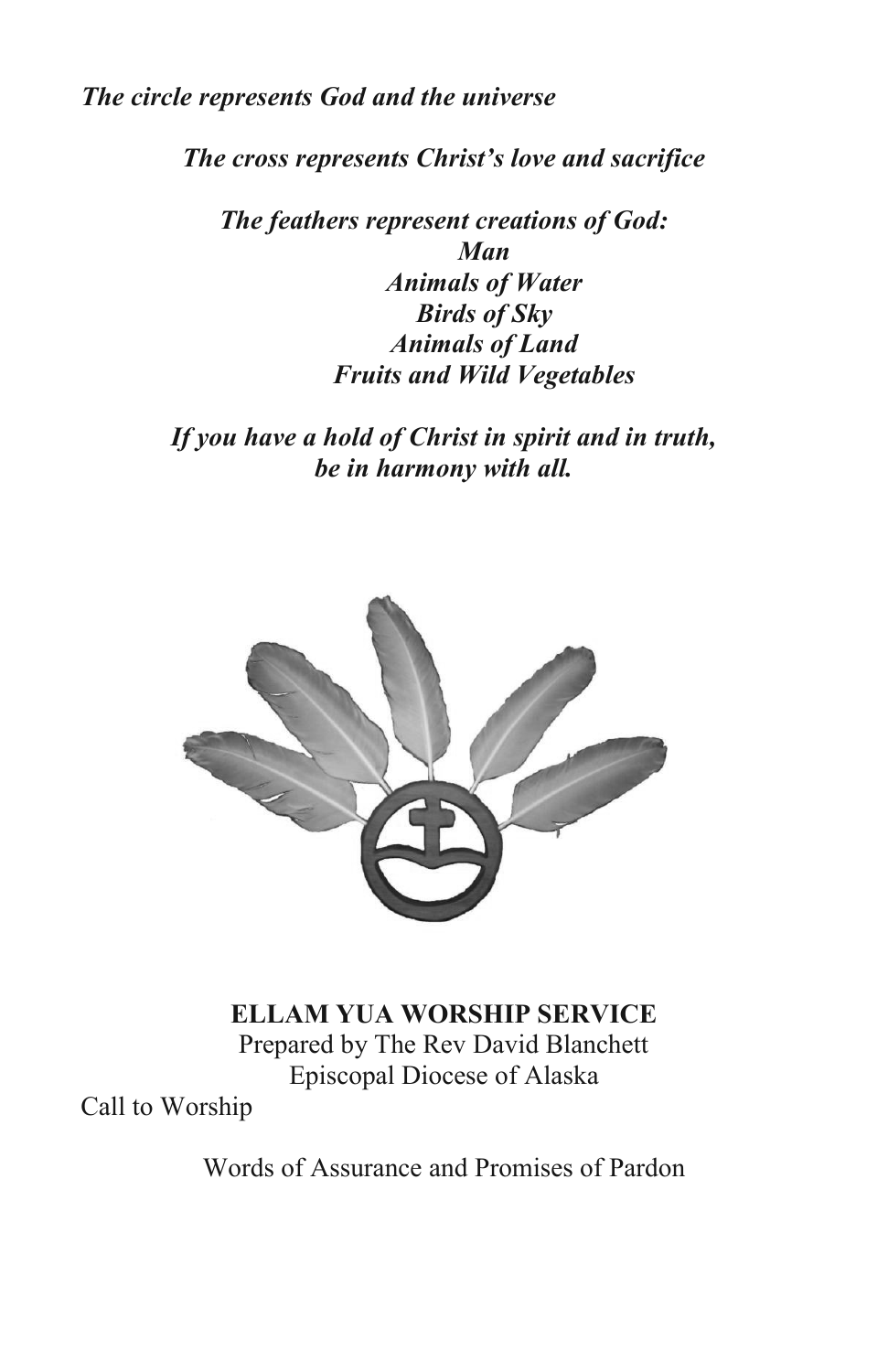Hear what comfortable words our Saviour Christ saith unto all that truly turn to Him: Come unto Me, all ye that labor and are heavy laden, and I will give you rest.

Hear also the words from Saint John's Gospel: God so loved the world, that He gave His only begotten Son, that whosoever believeth in Him should not perish, but have everlasting life.

Hear also these words of Scripture:

The Lord is gracious, and full of compassion; Slow to anger, and of great mercy.

The Sacrifices of God are a broken spirit; A broken and a contrite heart, O God, Thou wilt not despise.

If we confess our sins, God is faithful and just to forgive us our sins, and cleanse us from all unrighteousness.

As the heaven is high above the earth, so great is His mercy toward them that fear Him. As far as the east is from the west, so far hath He removed our transgressions from us.

Like as a father pitieth his children, so the Lord pitieth them that fear Him.

Jesus said: Be of good cheer; thy sins are forgiven.

*A Call to Holy Silence* 

The Lord is in His holy temple: Let all the earth keep silence before Him

*Calls to Worship and Praise* 

O come, let us sing unto the Lord: Let us make a joyful noise unto the Rock of our salvation. Let us come before His presence with thanksgiving, And make a joyful noise unto Him with psalms.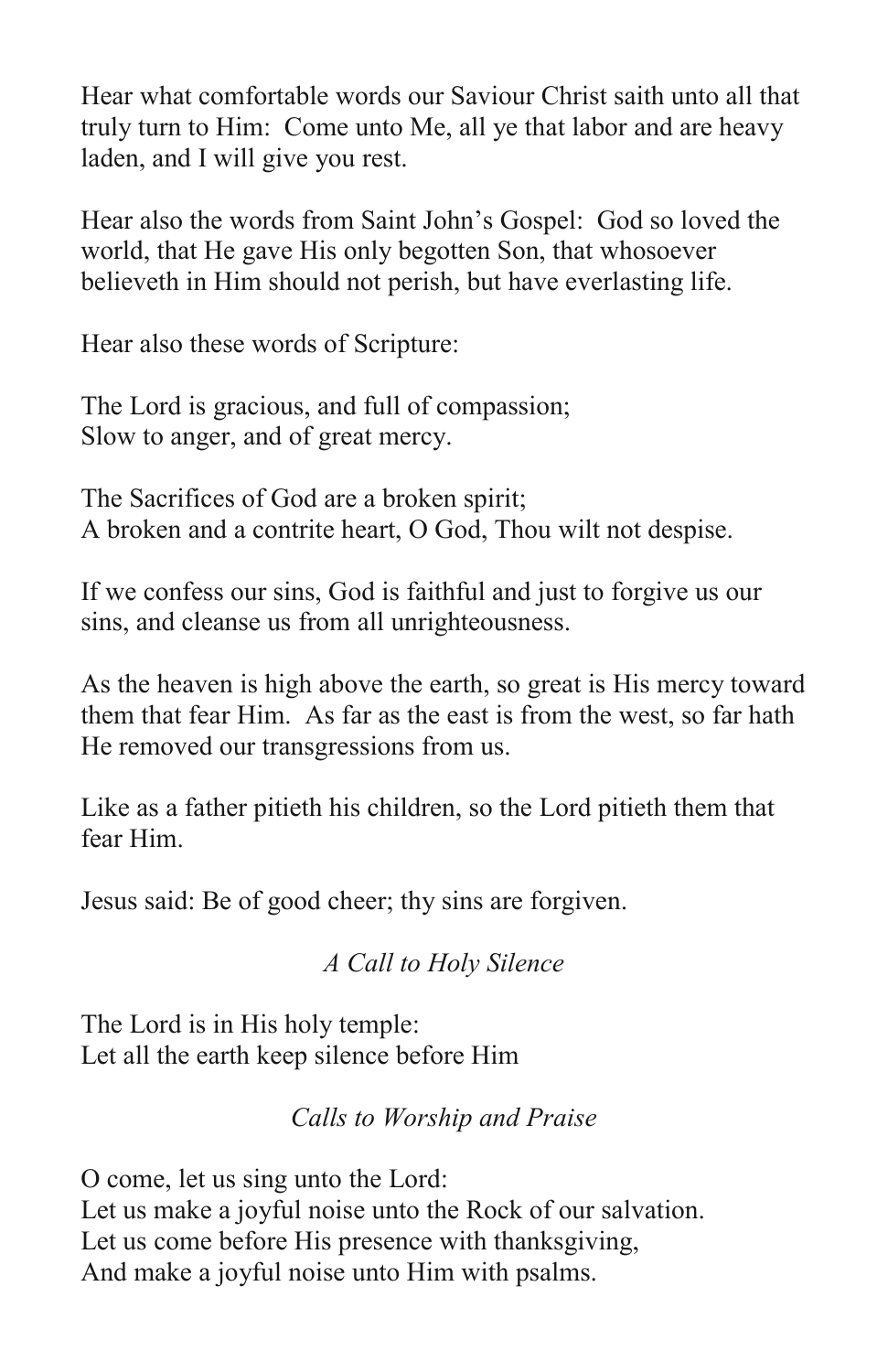O praise the Lord, all ye nations: Praise Him, all ye people. For His merciful kindness is great towards us: And the truth of the Lord endureth for ever. Praise ye the Lord.

O be joyful in the Lord, all ye lands: Serve the Lord with gladness: come before His presence with singing. Know ye that the Lord, He is God: It is He that hath made us, and not we ourselves; We are His people, And the sheep of His pasture.

The Lord is good: His mercy endureth for ever; And His truth endureth to all generations. This is the day which the Lord hath made, We will rejoice and be glad in it. Enter into His gates with thanksgiving, And into His courts with praise. O magnify the Lord with me, and let us exalt His Name together, For with Him is the fountain of life, and in Him shall we see light.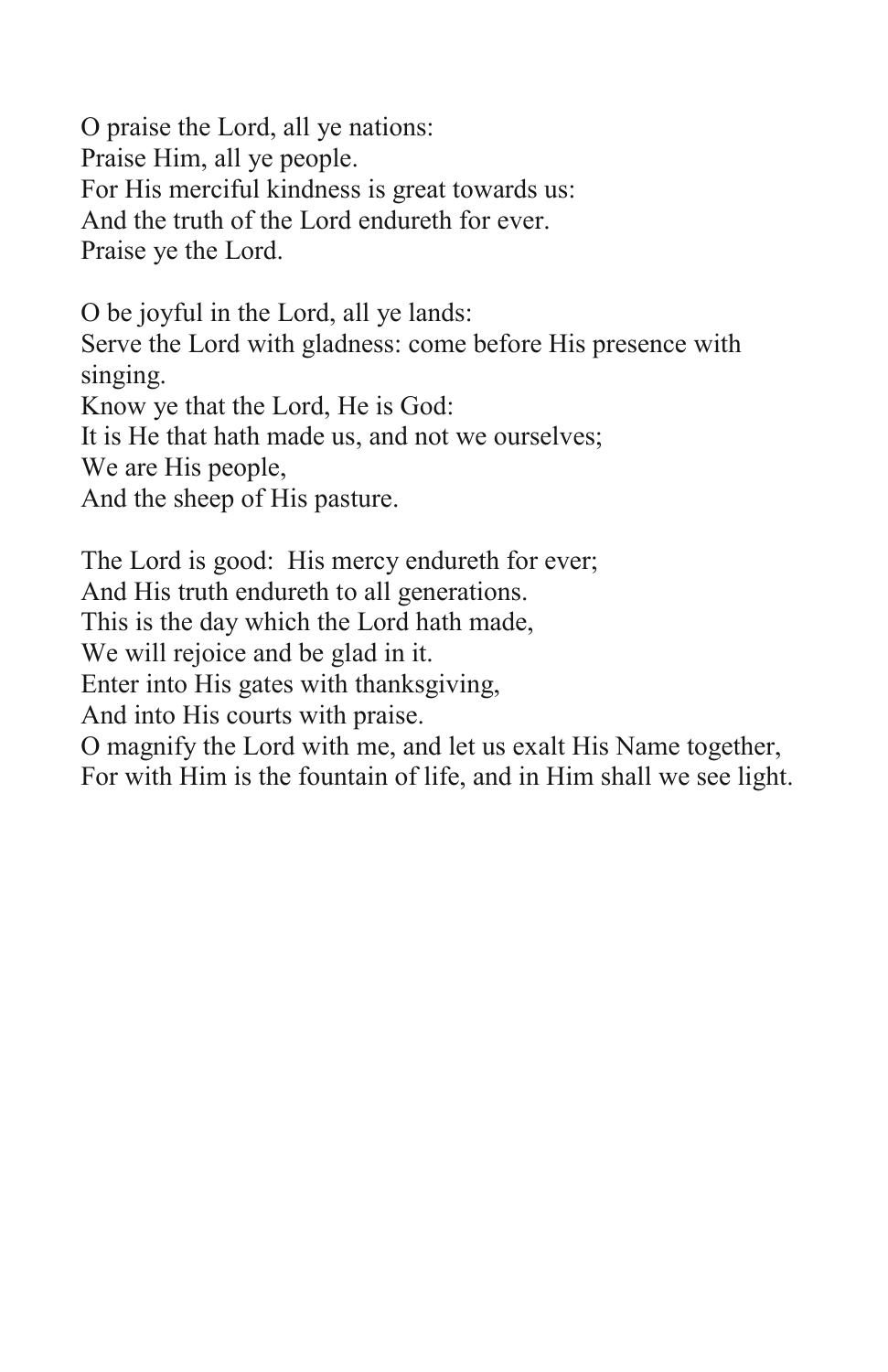

*Ojibwe Evening Prayer*  Prepared by The Rt Rev Mark MacDonald

COME, Holy Spirit, heavenly Dove

- 1 Ondashan, Kichi Ochichag, Widokawishinam, Atoniiu sagiiwewin Ima nindeinang
- 2 'Na eji-gotugiziyang Oma aking ayayang; Nin Kichi bejiwimin su Ishpiming wi'jiyang.
- 3 Anawi nindinend amin Nagumotagoyun; Nind anamiawininan Nonde ko takisin

*(stand)* 

4 Come, Holy Spirit, heavenly Dove With all thy quickening powers; Come, shed abroad a Saviour's love, And that shall kindle ours. AMEN.

The Gathering Prayer

Creator, we give you thanks for all you are and all you bring to us for our visit within your creation. In Jesus, you place the Gospel in the Center of this Sacred Circle through which all of creation is related. You show us the way to live a generous and compassionate life.

Give us your strength to live together with respect and commitment as we grow in your spirit, for you are God, now and forever. AMEN.

The Lord's Prayer (Ojibwe)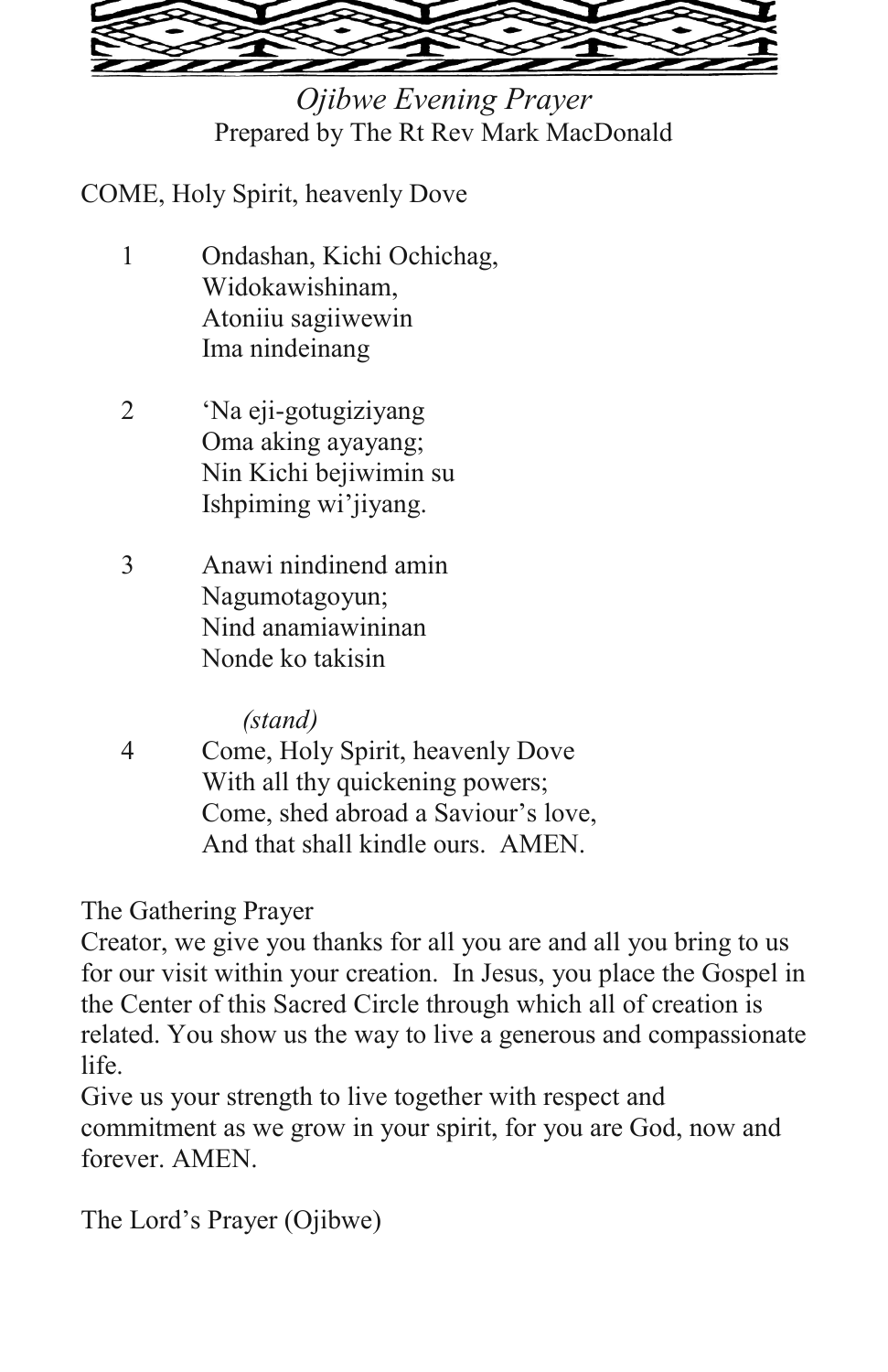O Debenjiged, bakinamaawishinam iniu nidoninaanin. Gaye nidoninaanin dawabandaawemaagaton eji-wawijenimigoyan.

Dabishigendagosi Nossinan, gaye Weguiisimind, gaye Wenijishid Manidoo, Wayeskat ga-ijiwebak, gaye, nogom ejiwebak, gaye gaginig gedani-ijiwebak, apane kagigekamig. Amen.

The Psalm(s) (Sit)

During the Psalm the following refrain may be sung: Way, Way, Way

### **A Reading**

O for a closer walk with God

| O begish Kijemanido         |
|-----------------------------|
| Besho widosemug;            |
| Begish weases kung iu mikun |
| Mayada adoyan.              |
|                             |

- 2 Bigiwen, Ki Chi Ojichag Menwen dagozi yun; Mano pindi ge sen ima Ka onji majayun.
- 3 Ning a quani su gendanun Nibatzai winun; Wij ishin jiwebi namon Men wedazi wunin.
- 4 Mi dush besho jiwijiwug Ningi Jemanidom; Ji ni washesh ku mawid dush Ishpiming ijayan.

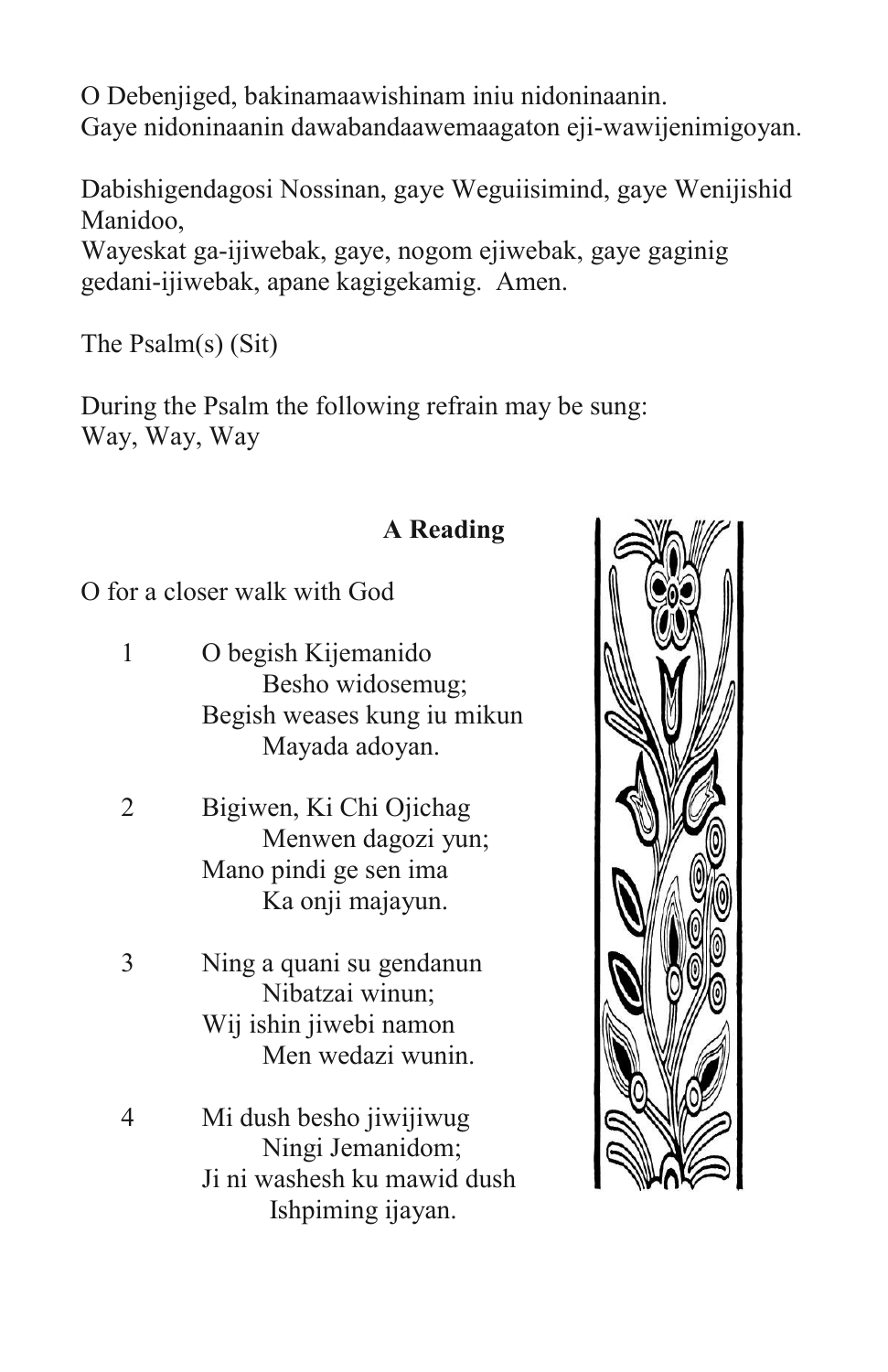A Reading The Canticle

This refrain may be used with the Canticle: Lord, have mercy. Lord, have mercy. Lord, have mercy.

> Canticle of the North Shore composed by The Rev Howard Anderson

O give thanks to our Creator who is good\* whose love endures forever. You sun, moon, stars, & the northern lights\* give to our Creator thanks & praise Sunrise & sunset, night & day\* give to our Creator thanks & praise Hills, valleys, wetlands  $&$  lakes, fog, rain, mist  $&$  snow\* give to our Creator thanks & praise Birch, pine, spruce & maple, moss & ferns\* give to our Creator thanks & praise Lake trout  $\&$  walleye, bass  $\&$  northern, loons  $\&$  herons, ducks  $\&$ geese\* give to our Creator thanks & praise Deer, moose, cats and dogs, eagles & sparrow, grouse & hawk\* give to our Creator thanks & praise Young & old, women & men, saints & faithful of the Great North Woods\* give to our Creator thanks & praise

The Lord's Prayer (English)

That this evening may be holy, good, and peaceful, *Debenjiged, bizindawishinam.* 

That your holy angels may lead us in paths of peace and goodwill, *Debenjiged, bizindawishinam.* 

That there may be peace to your Church and to the whole world, *Debenjiged, bizindawishinam.*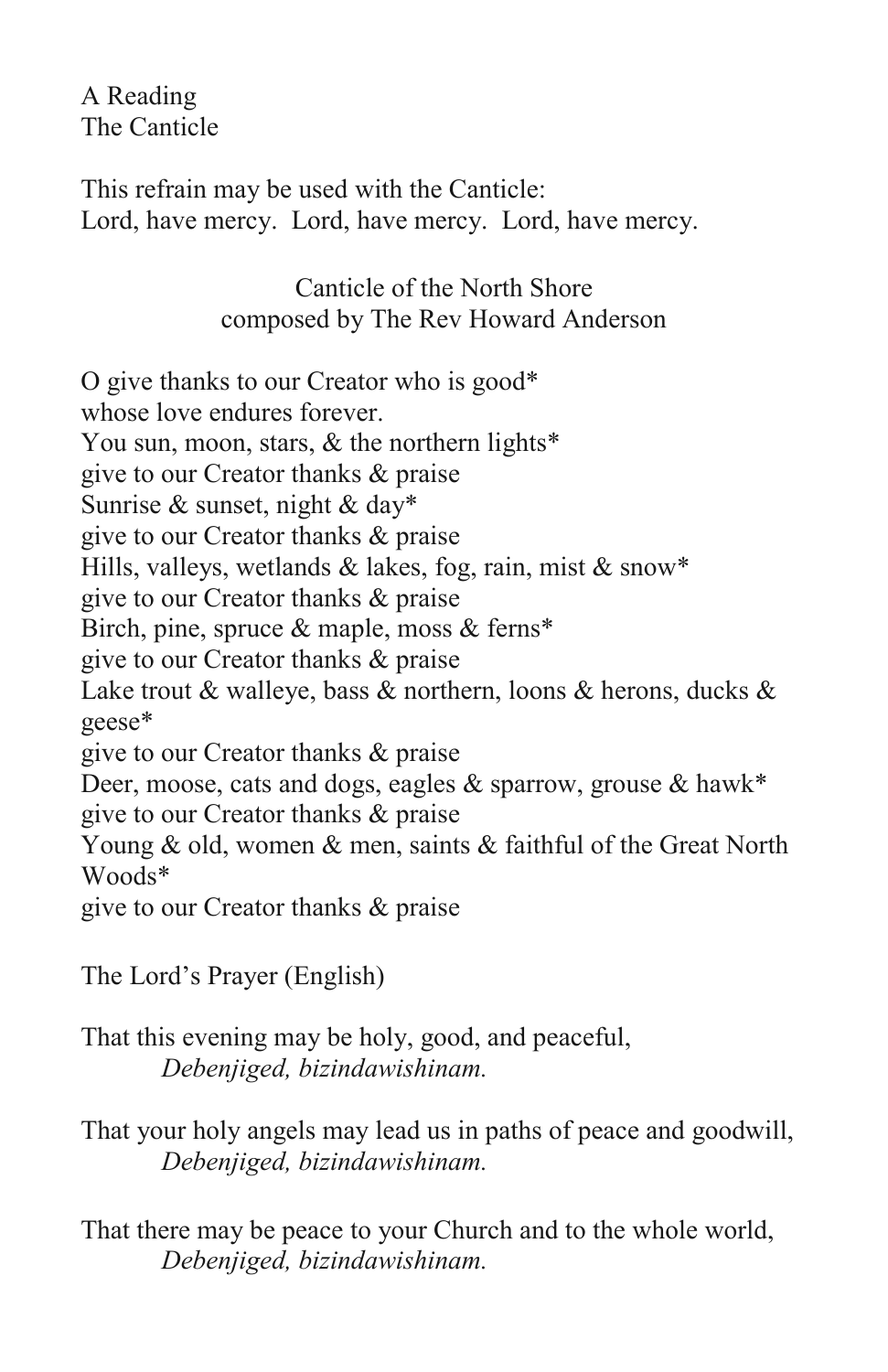That we may depart this life in your faith and fear, and not be condemned before the great judgment seat of Christ**,**  *Debenjiged, bizindawishinam.* 

That we may bound together by your Holy Spirit in the Communion of [\_\_\_\_\_\_\_and] all your saints, entrusting one another and all our life to Christ,

*Debenjiged, bizindawishinam.* 

The Collect(s)

Gichi Manidoo, Great Spirit God, We give you thanks for another day on this earth. We give you thanks for this day to enjoy the compassionate goodness of you, our Creator. We acknowledge with one mind our respect and gratefulness to all the sacred cycle of life. Bind us together in the circle of compassion to embrace all living creatures and one another. AMEN.

For Aid against Perils

Wasetumawishinam ni pasagishkiziwininan, O Tebenigeyun, gaye onji ki kiche shawendajigewining midagwenamawishinam kakina gotanendagosiwinun gaye nanizaniziwinun ge-ayamguk nongon tibikuk onji o sagiiwewin au bayejigut kiquis Bemadjiiyungid Jesus Christ. AMEN.

A Collect for Mission

Other Prayers

ALL praise to Thee, my God, this night

1 Migwech ni Kije-Manidom Migiweyun che waseyag Tibikuk ganawenimishin Kin kechi-mushkawiziyun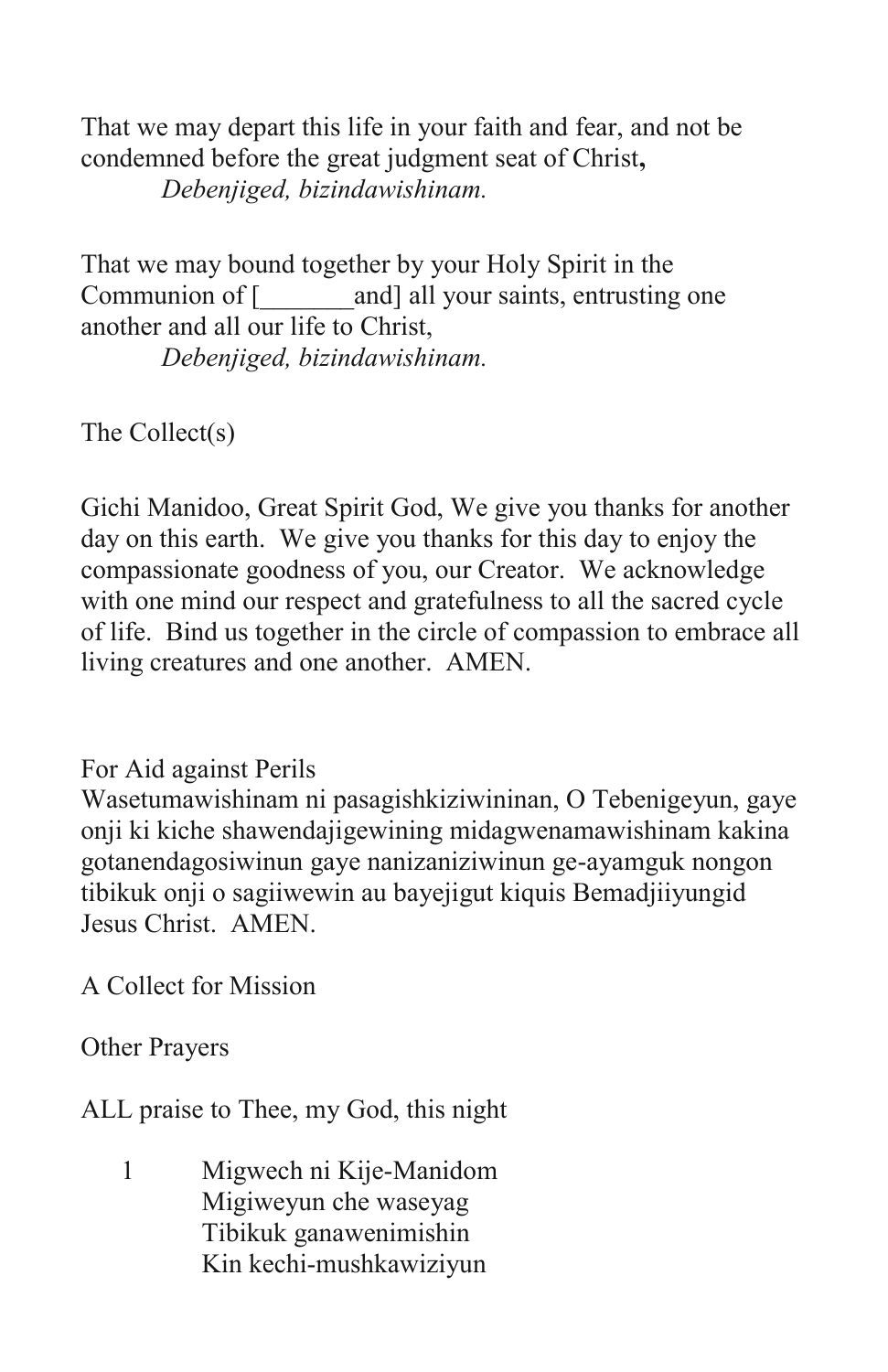- 2 Onji sayagiut kigwis Webinamawishin nongom Ga-muji-ijichigeyan Che onji-bizan-nibayan.
- 3 Mano nin ga-iji-bimadis Che gotansiwan nibowin O mano nin ga-i9ji-nib Che mino-abichibayan.
- 4 Mano kiga-apenimin Che onji bizan-nibayan Ge-onji-mushkawiziyan Che bumitonan gi-wabung.
- 5 Tebikuk nebasiwanen Mano ki ga-miquenimin O midaguenimawishin Mana zabundamowinun



## *(stand)*

6 Praise God, from whom all blessings flow; Priase him, all creatures here below; Praise God above, ye heav'nly host; Praise Father, Son, and Holy Ghost. AMEN.

## The Grace

Oshawendjigewin su au Tebenimiyugid Jesus Christ, gaye o sagiiwewin au Kije-Manido, gaye iuo widjayawingewin au Panizid Ochichag, ni gawidjayawigomin apine kagigekumig. AMEN.

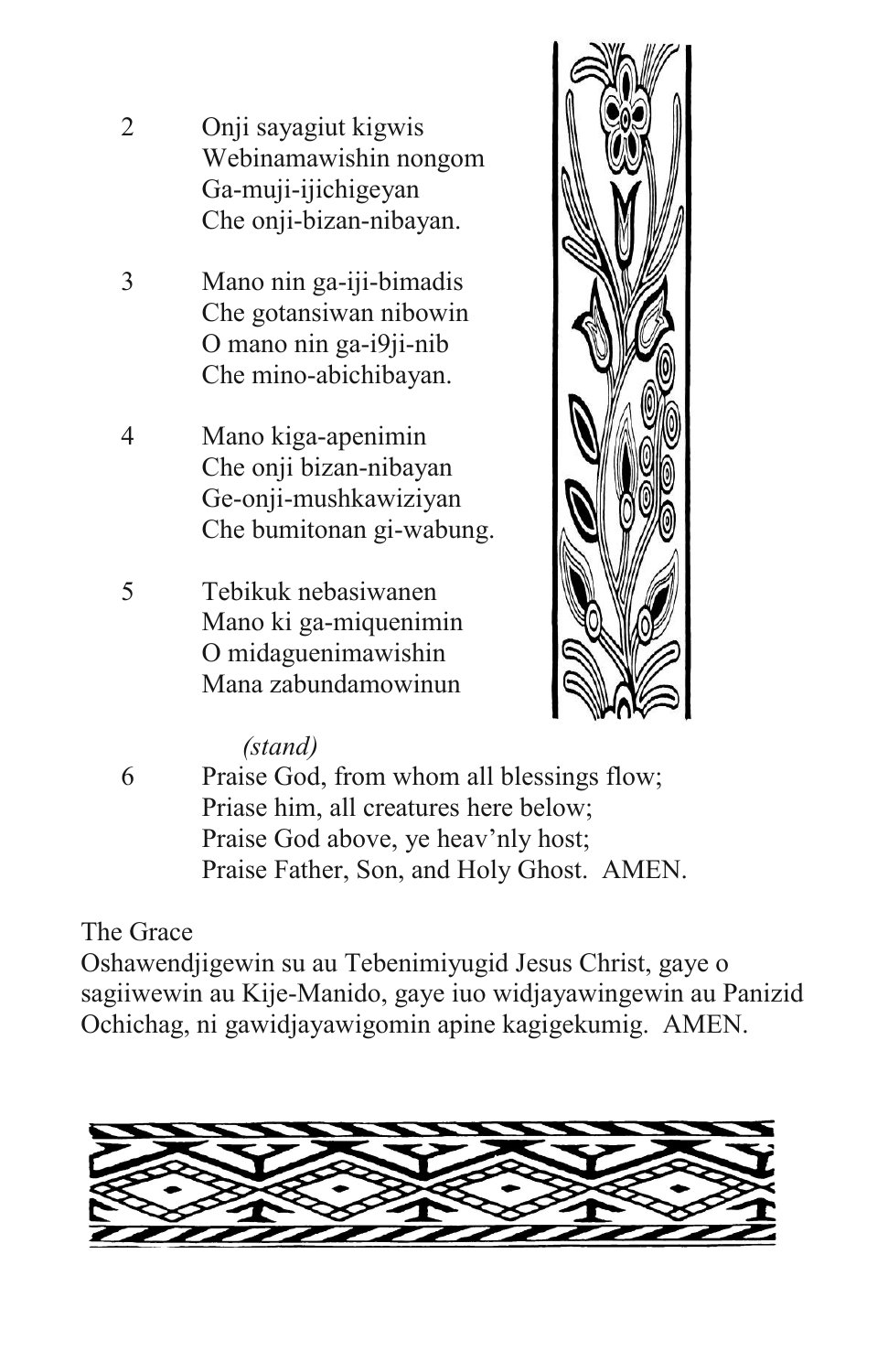### FIRST FIRE CEREMONY Written by The Rev Debbie Royals A service for Easter Vigil



*The people gather around a fire pit in a circle outside the church. In preparation for this ceremony prayers have been written on pieces of paper.* 

*Introduction by elder* Sisters and brothers, we gather on this night to mark the end of a journey and the invitation into a new creation. We celebrate the tradition of our ancestors with the lighting of a fire, this fire. We invite God our Creator into our presence with the following prayer:

*(The fire is lit. First tobacco and then sweetgrass is placed on the fire. The Sacred Fire is within your own heart, the sacred place of the Most High – only you can go there.)* 

> The Sacred Fire Prayer We circle around the fire We feel the spirits near We know their loving presence As we offer them our prayers

See the gentle smoke rising From the earth to the sky Sharing each prayer we offer With the ancient ones on high

Every thought, every hope Every joy, every dream Sent upon the sacred smoke To the ancient ones unseen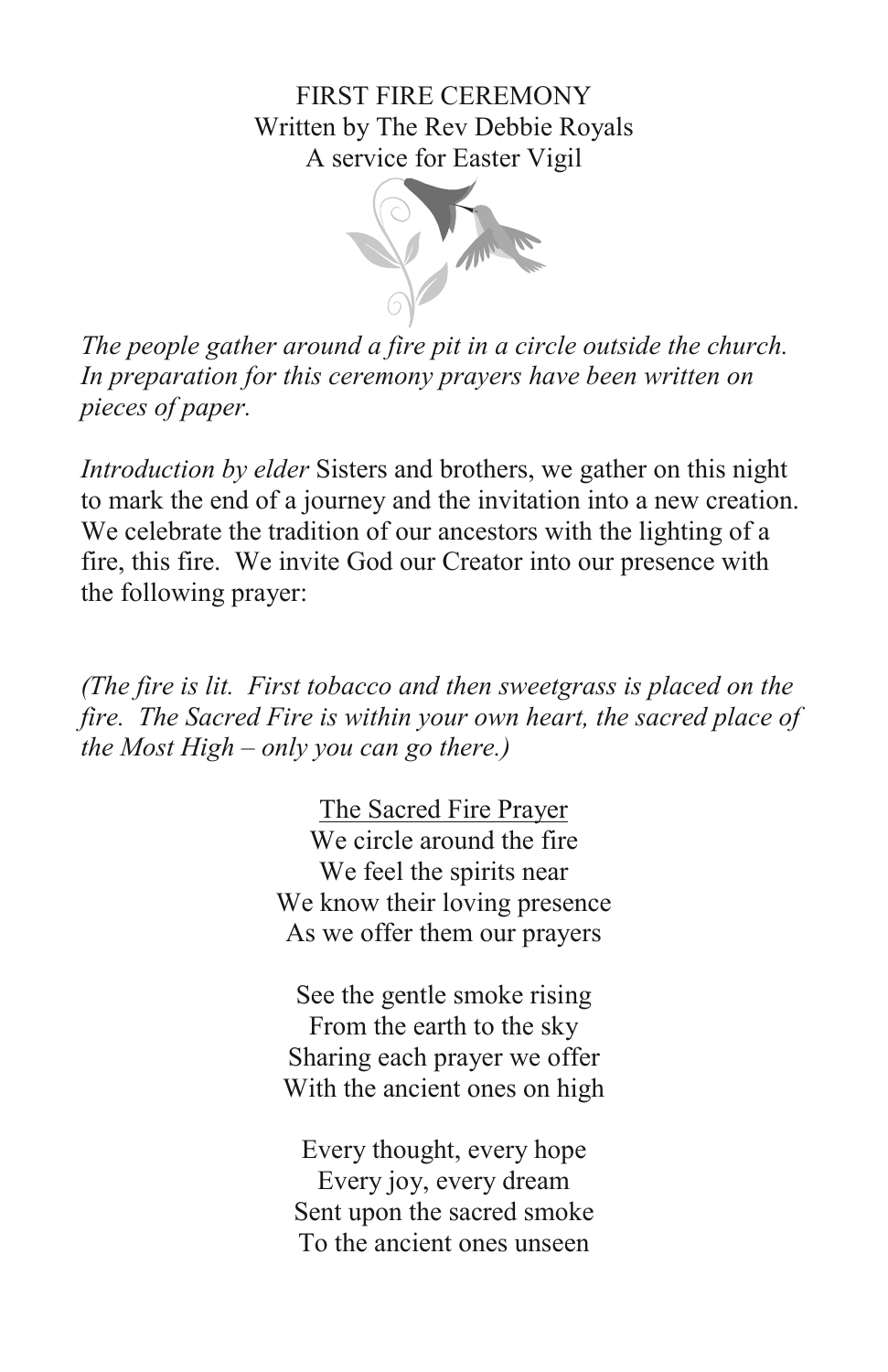Hear the voice calling you In your heart you know it's true Feel the love abound Of the ancient ones around you

*Elder continues and people respond*:



O Great Spirit of the East, *radiance of the rising Sun,*  Spirit of new beginnings, *O Grandfather Fire,*  Great nuclear fire – of the Sun, *Power of life-energy, vital spark, power to see far,*  and to Imagine with boldness. *Power to purify our senses,*  our hearts and our minds, *we pray that we may be aligned with You,*  so that your powers may flow through us, *And be expressed by us, for the good of this Our Mother Earth*  and all that you have created on it.

*Elder concludes*: Ancient one, eternally young, giver of life and source of energy, with fire you kindle the heavens to shine. In us the spiritual light of your embrace lights our hearts afire so that we might be your light in the world. We give thanks for:

*At this time we will ask for prayers to be shared out loud or in silence. As each person prays they are asked to come forward placing those things that we leave behind into the fire acknowledging that they have been answered.* 

*Once these things have burned to smoke and ash, we will continue with the lighting of the Paschal Candle. Sweetgrass is added to the fire.*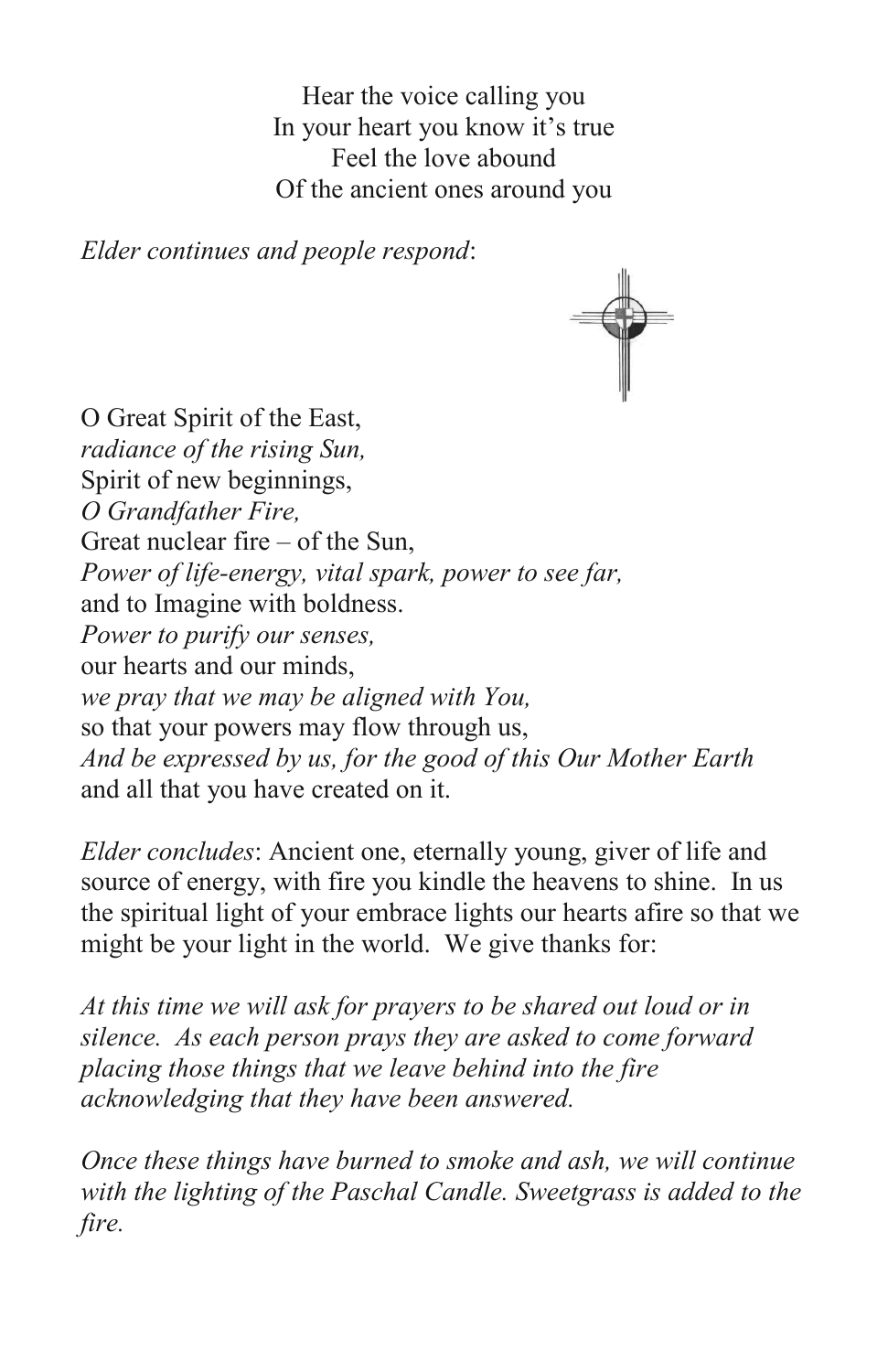*Celebrant continues*: On this most holy night, in which our Lord Jesus passed over from death to life, we celebrate his victory over death and pray:

Creator God, through your Son you have bestowed upon your people the brightness of your light: Sanctify this new fire, and grant that in this Paschal feast we may so burn with heavenly desires, that with pure minds we may attain to the festival of everlasting light; through Jesus Christ our Lord. Amen.

*The Paschal Candle is lit from the newly kindled fire. The candle of each person is lit from the Paschal Candle. The people process into the church and the Paschal candle is brought to the altar. Each person is invited to follow the symbolic fire.* 

*The cantor sings the Exultet as we process. When we reach the altar the congregation forms a circle around the altar.* 

| Cantor:              | The light of Christ. |
|----------------------|----------------------|
| People:              | Thanks be to God.    |
| Repeated three times |                      |

Rejoice now, heavenly hosts and choirs of angels, and let your trumpets shout Salvation for the victory of our mighty King. Rejoice and sing now, all the round earth, bright with a glorious splendor, for darkness has been vanquished by our eternal King. Rejoice and be glad now, Mother Church, and let your holy courts, in radiant light, resound with the praises of your people. All you who stand near this marvelous and holy flame, pray with me to God the Almighty for the grace to sing the worthy praise of this great light; through Jesus Christ his Son our Lord, who lives and reigns with him, in the unity of the Holy Spirit, one God, for ever and ever. Amen. The Lord be with you.

| People: | And also with you.                         |
|---------|--------------------------------------------|
| Cantor: | Let us give thanks to the Lord our God.    |
| People: | It is right to give him thanks and praise. |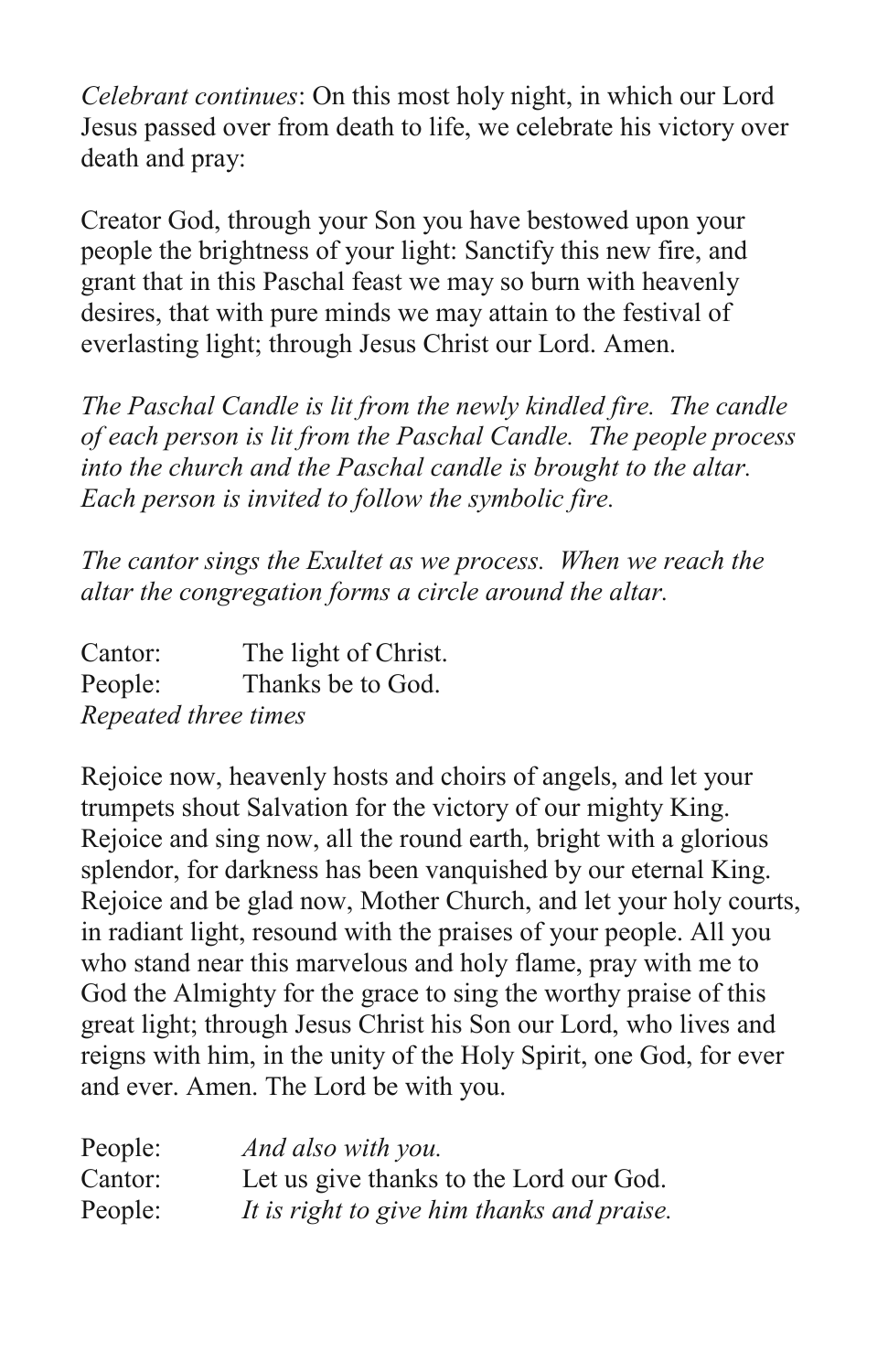Cantor: It is truly right and good, always and everywhere, with our whole heart and mind and voice, to praise you, the invisible, almighty, and eternal God, and your only-begotten Son, Jesus Christ our Lord; for he is the true Paschal Lamb, who at the feast of the Passover paid for us the debt of Adam's sin, and by his blood delivered your faithful people.

This is the night, when you brought our fathers, the children of Israel, out of bondage in Egypt, and led them through the Red Sea on dry land.

This is the night, when all who believe in Christ are delivered from the gloom of sin, and are restored to grace and holiness of life.

This is the night, when Christ broke the bonds of death and hell, and rose victorious from the grave. How wonderful and beyond our knowing, O God, is your mercy and loving-kindness to us, that to redeem a slave, you gave a Son.

How holy is this night, when wickedness is put to flight, and sin is washed away. It restores innocence to the fallen, and joy to those who mourn. It casts out pride and hatred, and brings peace and concord.

How blessed is this night, when earth and heaven are joined and man is reconciled to God. Holy Father, accept our evening sacrifice, the offering of this candle in your honor. May it shine continually to drive away all darkness. May Christ, the Morning Star who knows no setting, find it ever burning––he who gives his light to all creation, and who lives and reigns for ever and ever. Amen.

Celebrant: O God of unchangeable power and eternal light: Look favorably on your whole Church, that wonderful and sacred mystery; by the effectual working of your providence, carry out in tranquility the plan of salvation; let the whole world see and know that things which were cast down are being raised up, and things which had grown old are being made new, and that all things are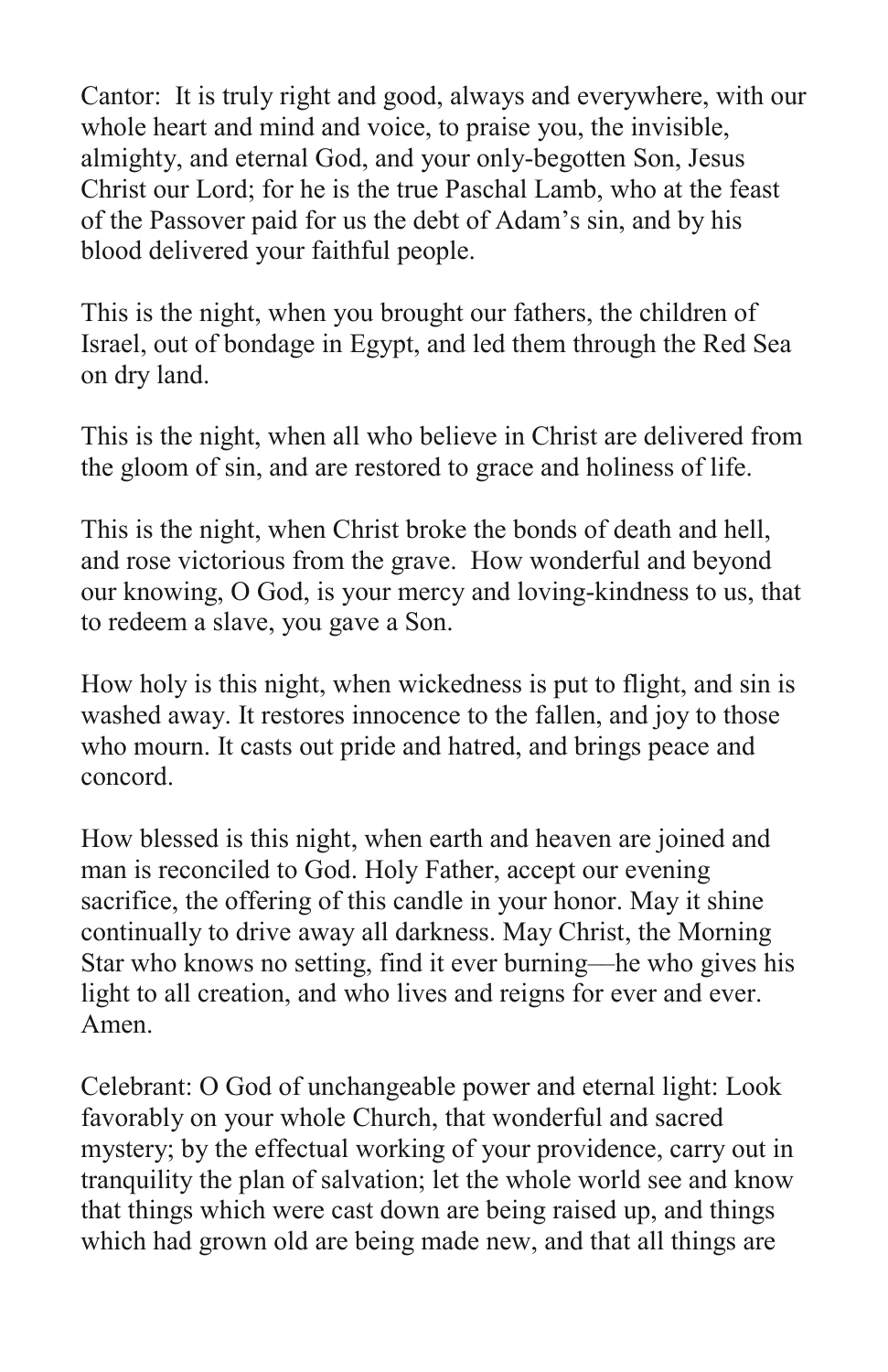being brought to their perfection by him through whom all things were made, your Son Jesus Christ our Lord. Amen.

*The congregation processes to the Baptismal Font (a song may be sung here – preferably led by a drum)* 

### *BLESSING OVER WATER*

### *Celebrant continues*:

We thank you, O Divine Creator, for the gift of water. Over it your Spirit moved in the beginning of creation. Over it your Spirit moves and the circle of life continues, flowing through the wombs of the earth.

## *People*

*facing East Creator we remember that from the east each new day is born and the spiritual gifts of wisdom and prophecy are nourished by the waters of the Atlantic and beyond.* 

### *Water from the East is poured into the font*

Creator of all, thank you for each new beginning. Bless this flowing water from the east and the new life it represents.

# *People*

*facing South Creator, we remember ourselves as relatives of the people and waters of the south who bring us the spiritual gifts of faith and knowledge in the warmth of your creation.* 

Water from the South is poured into the font Creator of all, thank you for the warmth. Bless this flowing water from the south and the new life it brings forth.

*People* 

*facing West Creator, you gave us the spiritual gifts of love and understanding. The waters of the Pacific and beyond see the last light of day and bring in the night.*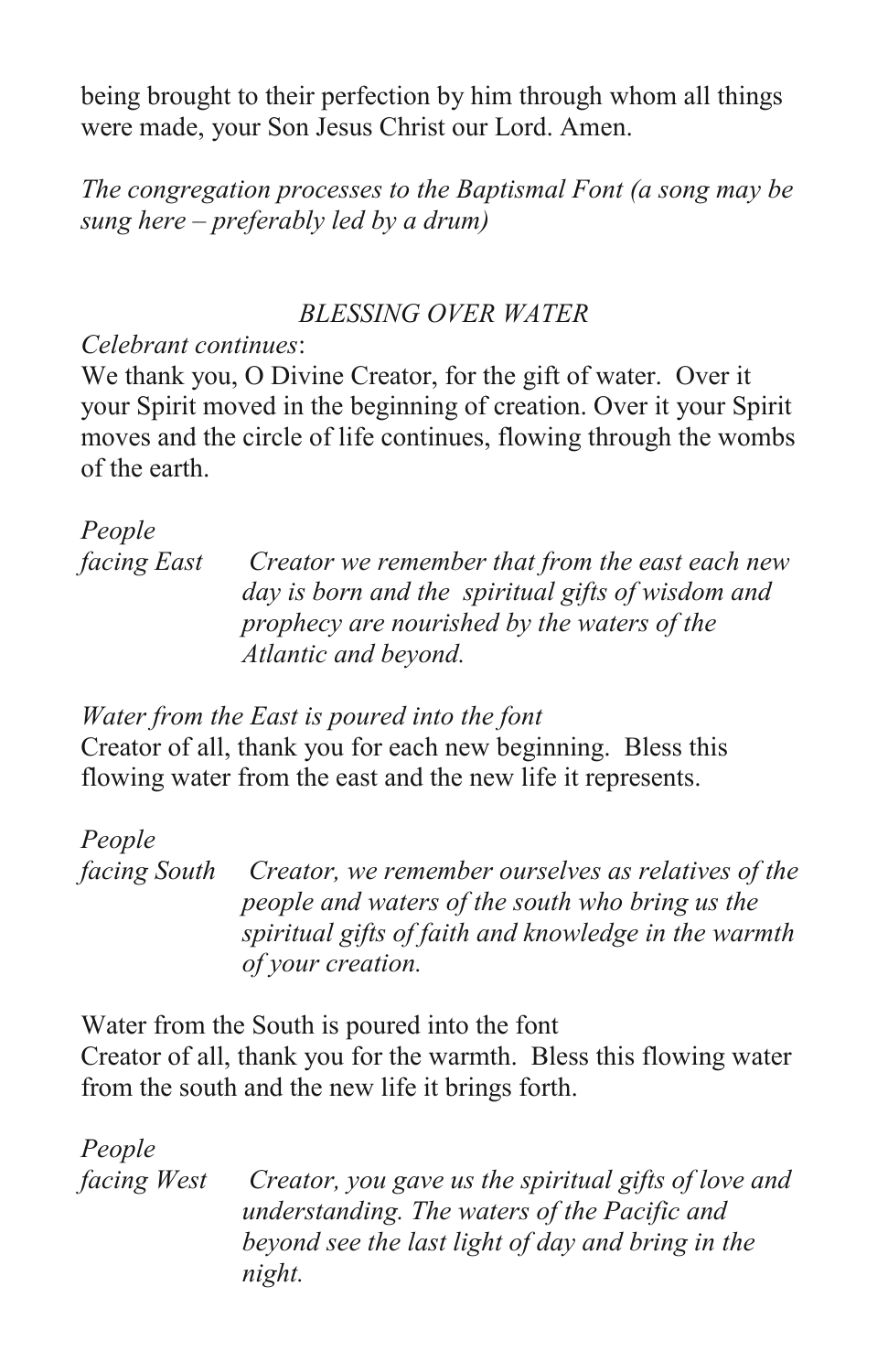Water from the West is poured into the font Creator of all, thank you for the night. Bless this flowing water from the West and the new life it brings forth.

*People facing North Creator, we thank you for the coolness of the north, the season for sleep and rest and for the snow as it prepares to be transformed into new water and new life.* 

Water from the North is poured into the font Creator of all, thank you for coolness and rest. Bless this flowing water and the new life it brings forth.

Creator, this water has come from different directions, the east, south, west and north. It represents the fruits of the Spirit and your creation. We have put ourselves into one font and ask you to sanctify this water and use it as a symbol of our commitment to be one faithful community joining together in the risen life of Jesus Christ your son. *AMEN.* 

*Each person is invited to take water from this Sacred water. In it we are one. In it we are reminded of the blessings that it brings forth. Once water has been poured together it cannot be separated.* 

CLOSING SONG – led by a drum and accompanied by a shawl dance.

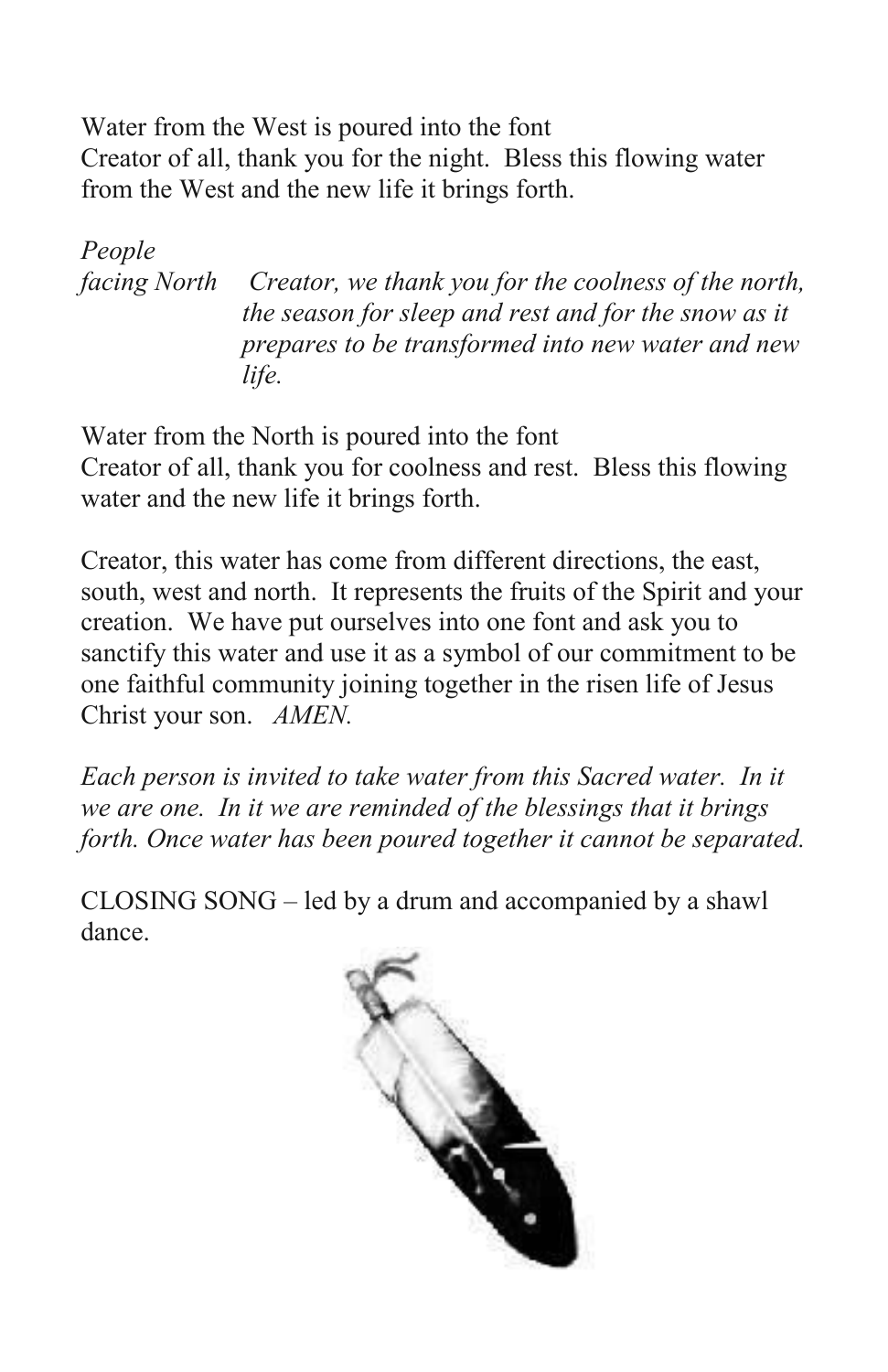Ka 'Oihana Kūpapa'u Lū i ka Lehu Scattering of Ashes Presented by Malcolm Naea Chun

*Ke Alaka'i:*

*Ē ke Akua, ko mākou Makua, E pule no ka 'ohana a me nā hoa aloha o [ka Inoa] E hō'olu ai ma loko o ke 'olu o kou aloha. E pule nō mākou nōu i hana iā mākou I nā mea e hana kou aloha. E kāko'o nei iā lākou i loko o ko lākou kaumaha iho.* 

*Ē ke Akua lokomaika'i, Na kou mana e hō mai i ko mākou ola 'ana, Ā ma kou aloha nōu e hā'awi i ke ola hou ma o Kristo. E hā'awi a'e nei 'o [ka Inoa] i loko o kou mālama 'ana, I loko o ka hilina'i o Iesu Kristo Nāna i make ā alahou hou, Ā e ola ā noho 'aupuni me 'oe a me ka 'Uhane Hemolele I ka nani mau loa. 'Āmene.*

*No laila, ē [ka Inoa], E hā'awi a'e i kou lehu e lū 'ana, He lepo i lepo. He lehu i lehu, He kuehu i kuehu; I loko o ka 'oia'io a me ka paulele 'i'o o ke ala hou i ke ola mau loa ma o Iesu Kristo, ko kākou Haku. 'Āmene.*

*Ua ka'awale 'ia mākou me [ka Inoa], Akā, 'a'ole mākou e ka'awale ai mai loko mai*